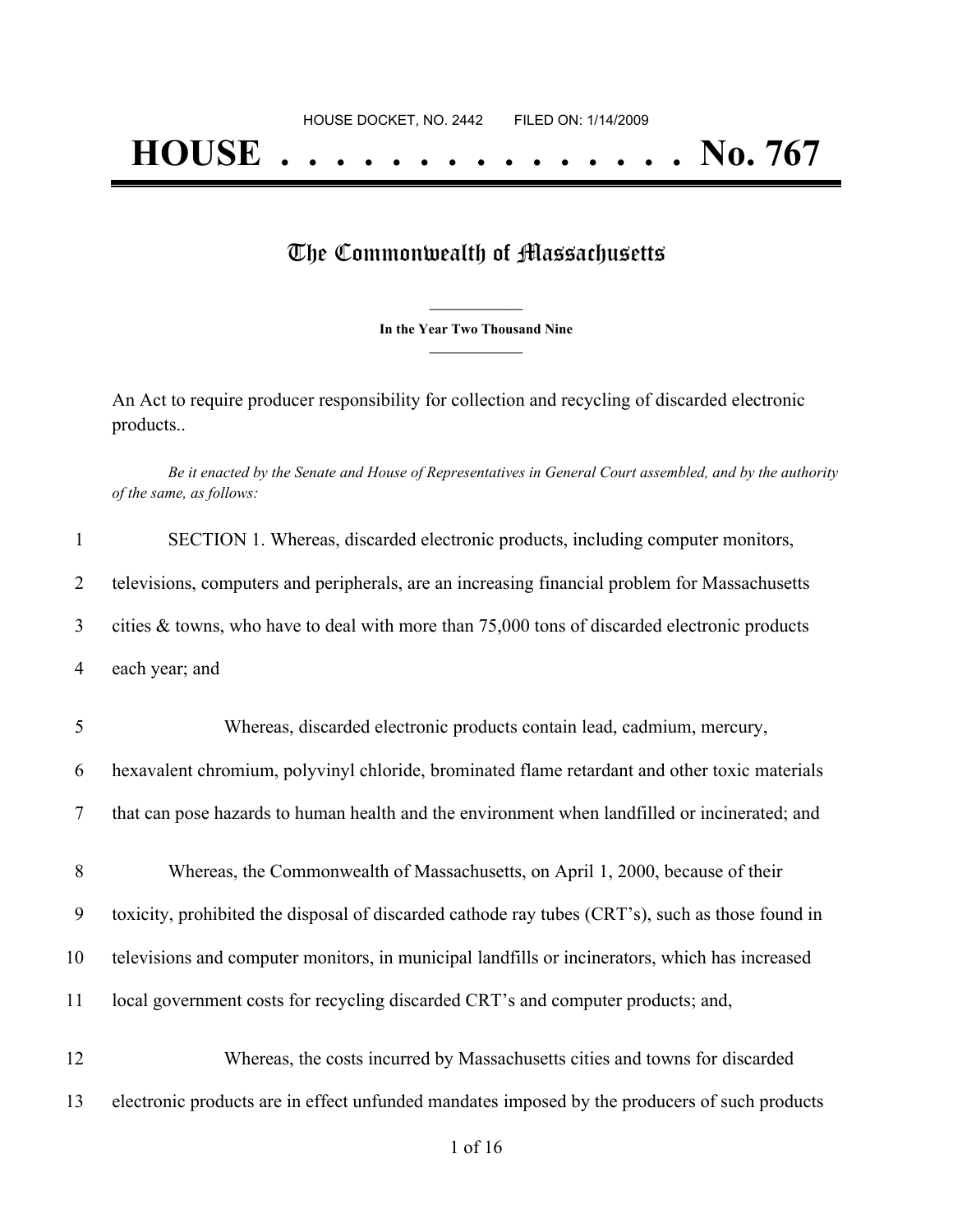on local taxpayers; which takes funds away from other needed local government programs, such as schools, fire protection, emergency services, and police; and

 Whereas, the Massachusetts Beyond 2000 Solid Waste Master Plan adopted December 20, 2000, commits the Executive Office of Environmental Affairs to develop a Product Stewardship Policy that will encourage or require producers to take greater responsibility for the costs of disposing of their discarded products, but this needed state policy has not yet been adopted; and

 Whereas, producer responsibility requirements, also known as "producer take 22 back" programs, which have been adopted in many countries across the world, will shift the burden of the costs for collecting and recycling discarded electronic products from local taxpayers back to the producers, therefore requiring the producers to internalize these costs and give them a market incentive to design products that are durable, less toxic and more recyclable; Therefore, the Massachusetts General Court finds and determines that the financial responsibility for the collection and environmentally safe recycling of discarded electronic products should be taken off the backs of the cities and towns and should be placed on

the producers of such products through the adoption of this legislation.

 SECTION 2. The General Laws are hereby amended by inserting the following new chapter 16A:

CHAPTER 16A

PRODUCER RESPONSIBILTY FOR DISCARDED ELECTRONIC PRODUCTS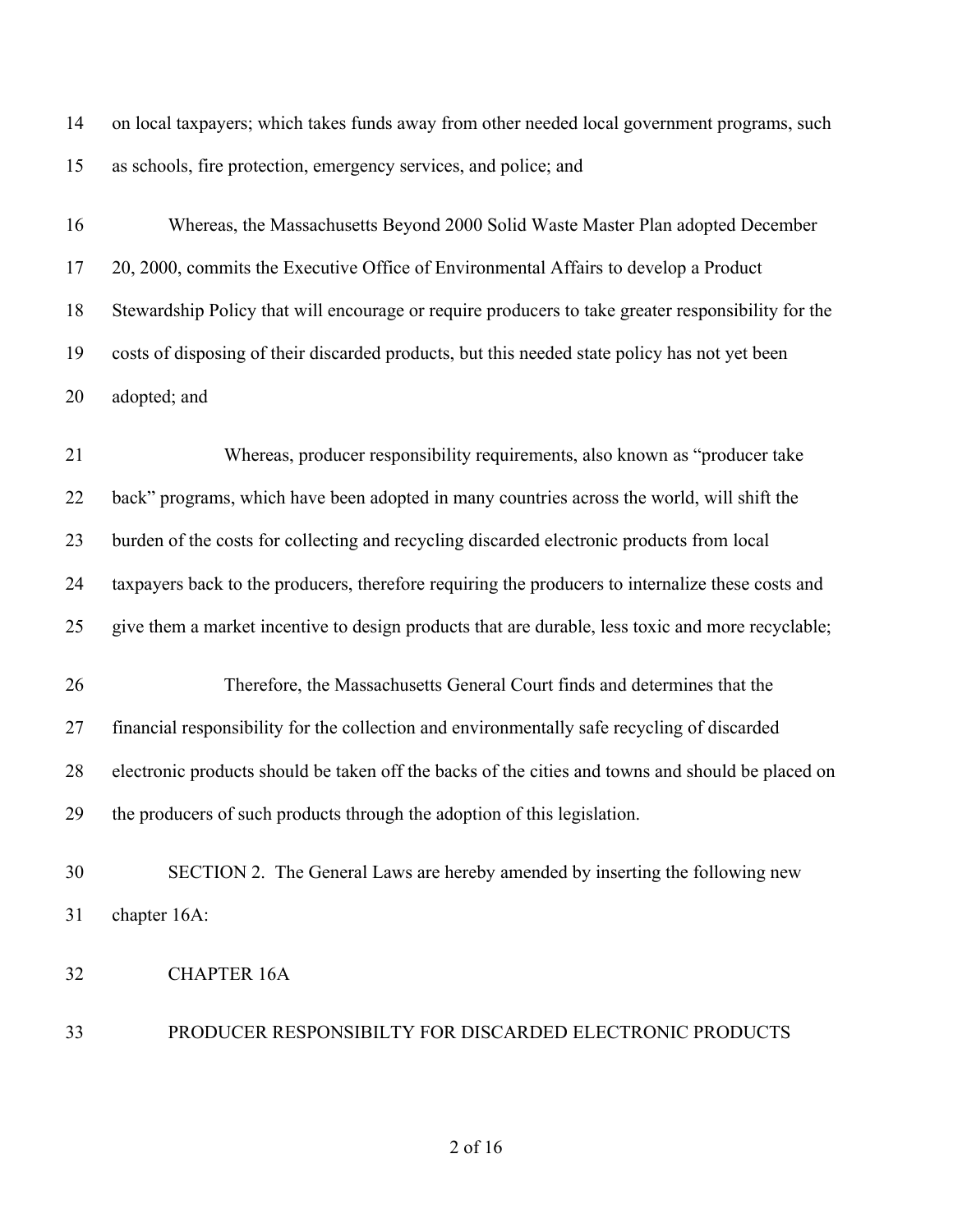| 34 | Section 1. Definitions. For the purposes of this chapter the following words shall have the       |
|----|---------------------------------------------------------------------------------------------------|
| 35 | following meanings:                                                                               |
| 36 | "Cathode ray tube" or "CRT" means a vacuum tube or picture tube used to                           |
| 37 | convert an electronic signal into a visual image.                                                 |
| 38 | "Collection system" means the system for the collection, packaging,                               |
| 39 | transportation, and recycling of products discarded by consumers.                                 |
| 40 | "Computer monitor" means a cathode ray tube or flat panel display primarily                       |
| 41 | intended to display information from a central processing unit, network, or the internet.         |
| 42 | "Consolidation facility" means a facility where discarded electronic products are                 |
| 43 | consolidated and temporarily stored while awaiting shipment to a recycling, treatment or          |
| 44 | disposal facility and includes a transport vehicle owned or leased by a recycling and dismantling |
| 45 | facility used to collect covered electronic products at municipal collection sites in this state. |
| 46 | "Covered electronic product" means a cathode ray tube, a product containing a                     |
| 47 | cathode ray tube, a Liquid Crystal Display (LCD) or other flat panel television or computer       |
| 48 | monitor or similar video display product, and a computer central processing unit that contains    |
| 49 | one or more circuit boards and includes a desktop computer or a laptop computer, and computer     |
| 50 | peripherals including but not limited to keyboards, mice and other pointing devices, printers,    |
| 51 | scanners, and card readers, but does not include an automobile, a household appliance, a large    |
| 52 | piece of commercial or industrial equipment, such as commercial medical equipment, that           |
| 53 | contains a cathode ray tube, a cathode ray tube product, a flat panel display or similar video    |
| 54 | display device that is contained within, and is not separate from, the larger piece of equipment, |
|    |                                                                                                   |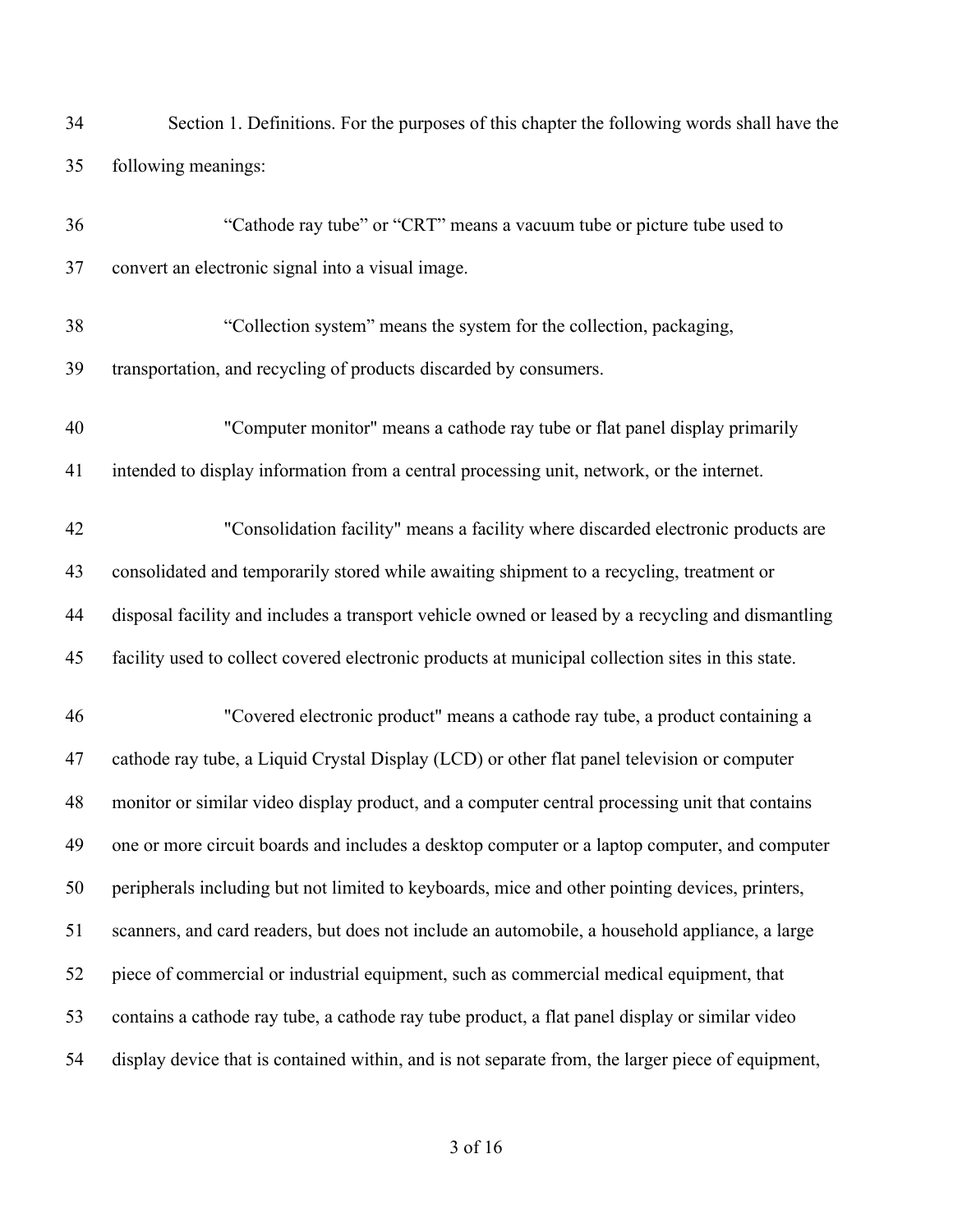or other medical products as that term is defined under the Federal Food, Drug, and Cosmetic Act.

"Department'' means the department of environmental protection.

 "Environmentally sound recycling" means collection and recycling which meets the standards established by the department. "Hazardous electronic waste" includes circuit boards, CRTs, computers, computer monitors, peripherals, and other electronic products containing circuit boards and/or CRTs, mercury and PCB containing components, lamps and devices. The definition of "hazardous electronic waste" does not include non-hazardous wastes such as copper unless it is contaminated with a hazardous waste such as lead, cadmium, PCBs, mercury . The definition of "hazardous electronic waste" includes non-working materials exported for repair unless assurances exist that hazardous components such as CRTs or circuit boards)will not be disposed of in the importing country as a result. The definition of "hazardous electronic waste" does not include working equipment and parts that are certified as working, that are not intended for disposal or recycling, but for re-use and resale. "Historic waste" means a covered electronic product which was discarded prior to

the effective date of this chapter.

 "Municipal collection site" means a municipally owned solid waste transfer station or recycling center, including a facility owned by a consortium of municipalities or a facility that is under contract with a municipality or consortium of municipalities to provide solid waste management services.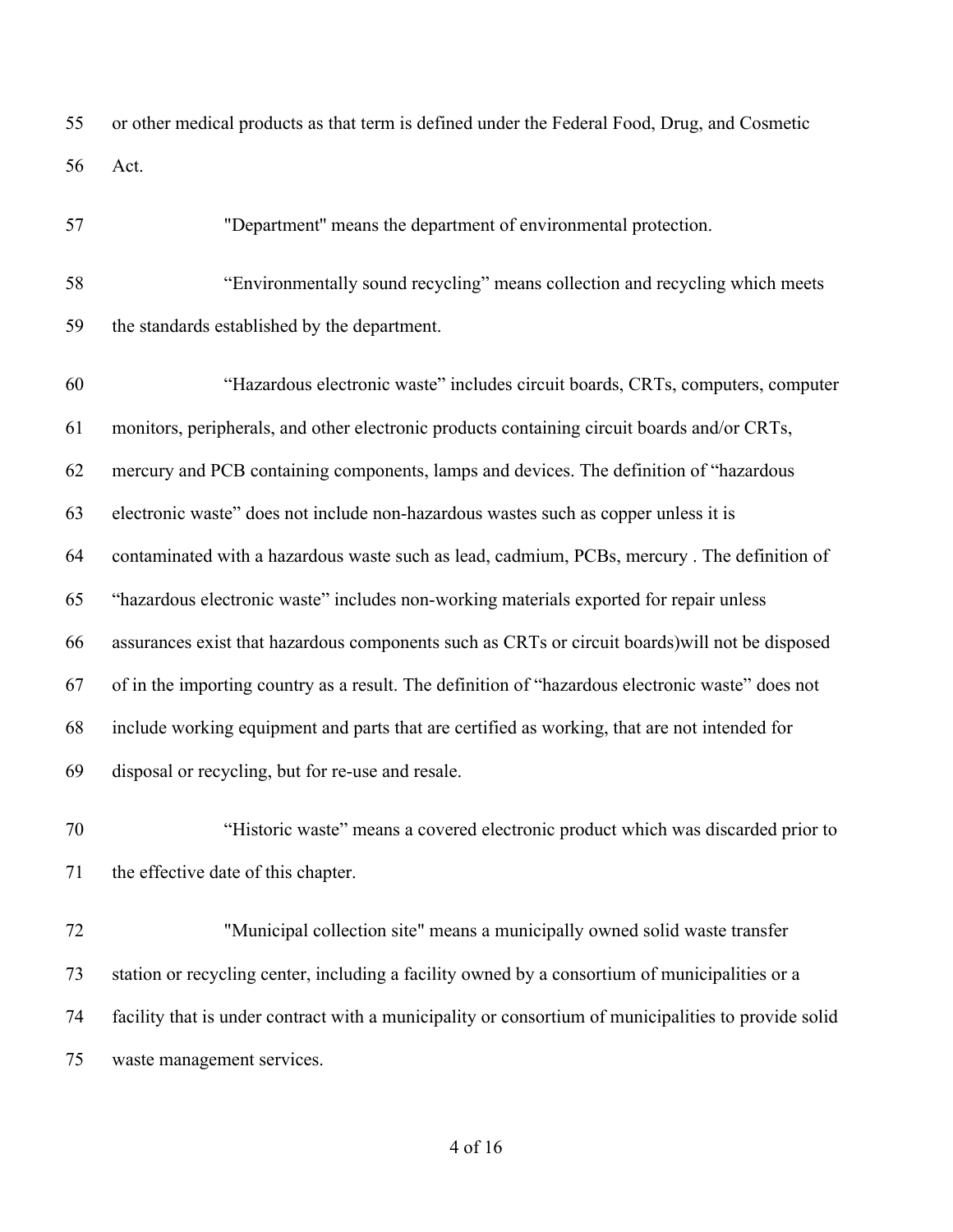| 76 | "Orphan waste" means a covered electronic product, the producer of which can                      |
|----|---------------------------------------------------------------------------------------------------|
| 77 | not be identified or is no longer in business and has no successor in interest and which was      |
| 78 | discarded prior to the effective date of this chapter.                                            |
| 79 | "Producer" means a person or company, irrespective of sales technique or                          |
| 80 | channels used to sell their products, including mail order, internet, or other means of distance  |
| 81 | communication, that:                                                                              |
| 82 | manufactures and sells electronic products under its own brand; or<br>П                           |
| 83 | resells under its own brand a product produced by others, a reseller not being<br>$\Box$          |
| 84 | regarded as a the producer of the brand if the brand of the actual producer appears on the        |
| 85 | product; or                                                                                       |
| 86 | imports electronic products for first sale in the state; or<br>$\Box$                             |
| 87 | manufactures and sells electronic products without affixing a brand.<br>$\Box$                    |
| 88 | "Recycling and dismantling facility" means a business that processes covered                      |
| 89 | electronic products for reuse and recycling.                                                      |
| 90 | "Recycling" means the use of materials contained in previously manufactured                       |
| 91 | goods as feedstock for new products, but not for energy recovery or energy generation by means    |
| 92 | of combustion.                                                                                    |
| 93 | "Retailer" includes, but is not limited to, a producer of a covered electronic                    |
| 94 | product who sells directly to a consumer through any means, including, but not limited to,        |
| 95 | transactions conducted through sales outlets, catalogs or the internet, or any similar electronic |
| 96 | means, but not including wholesale transactions with a distributor or other retailer.             |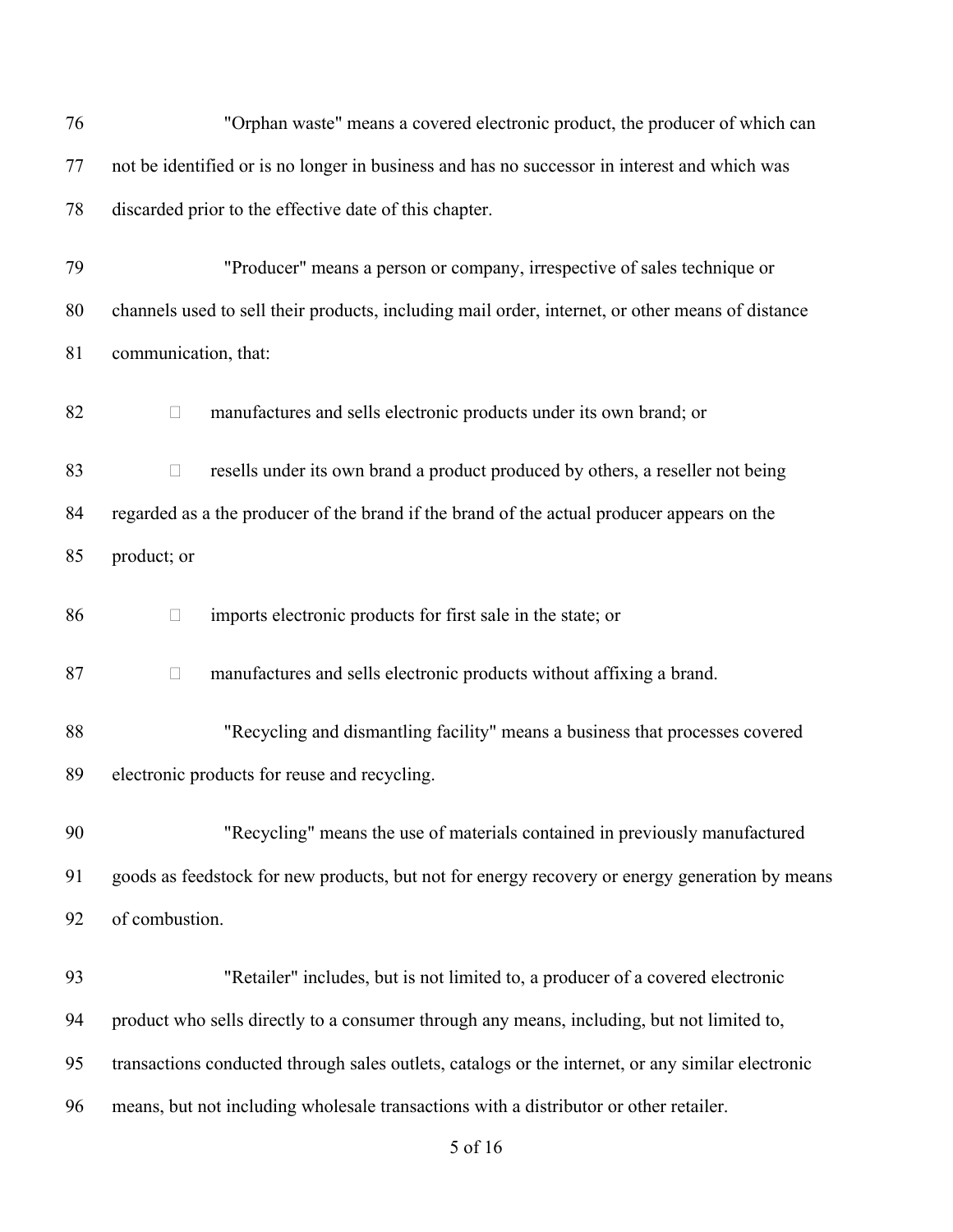| 97  | "Return share" means a percentage of all covered electronic products collected                        |
|-----|-------------------------------------------------------------------------------------------------------|
| 98  | calculated by return weight differentiated by type of product; each producer shall have the return    |
| 99  | share represented by the brands it sells among the type of products it manufactures.                  |
| 100 | "Reuse" means any operation by which discarded electronic products or                                 |
| 101 | components thereof are used for the same purpose for which they were conceived, including the         |
| 102 | continued use of the equipment or components thereof which are delivered for donation or sale         |
| 103 | to reuse vendors, computer refurbishers, schools, government agencies, nonprofits, consolidation      |
| 104 | facilities, recyclers, or producers.                                                                  |
| 105 | "Television" means a covered electronic product that is a cathode ray tube or flat                    |
| 106 | panel display primarily intended to receive video programming via broadcast, cable or satellite       |
| 107 | transmission or video from surveillance or other similar cameras.                                     |
|     |                                                                                                       |
| 108 | Section 2. Producer individual financial responsibility. On the effective date of                     |
| 109 | this chapter, producers have individual financial responsibility for the collection and recycling of  |
| 110 | their covered electronic products and historic waste which have been discarded in the                 |
| 111 | Commonwealth, including their return share of orphan waste.                                           |
| 112 | Section 3. Sales prohibition. As of January 1, 2008, the following sales<br>$\Box$                    |
| 113 | prohibitions shall apply to producers and retailers of covered electronic products:                   |
| 114 | (a) A producer not in compliance with this chapter is prohibited from offering a                      |
| 115 | covered electronic product for sale in the Commonwealth and shall provide the necessary               |
| 116 | support to retailers to ensure the producer's covered electronic products are not offered for sale in |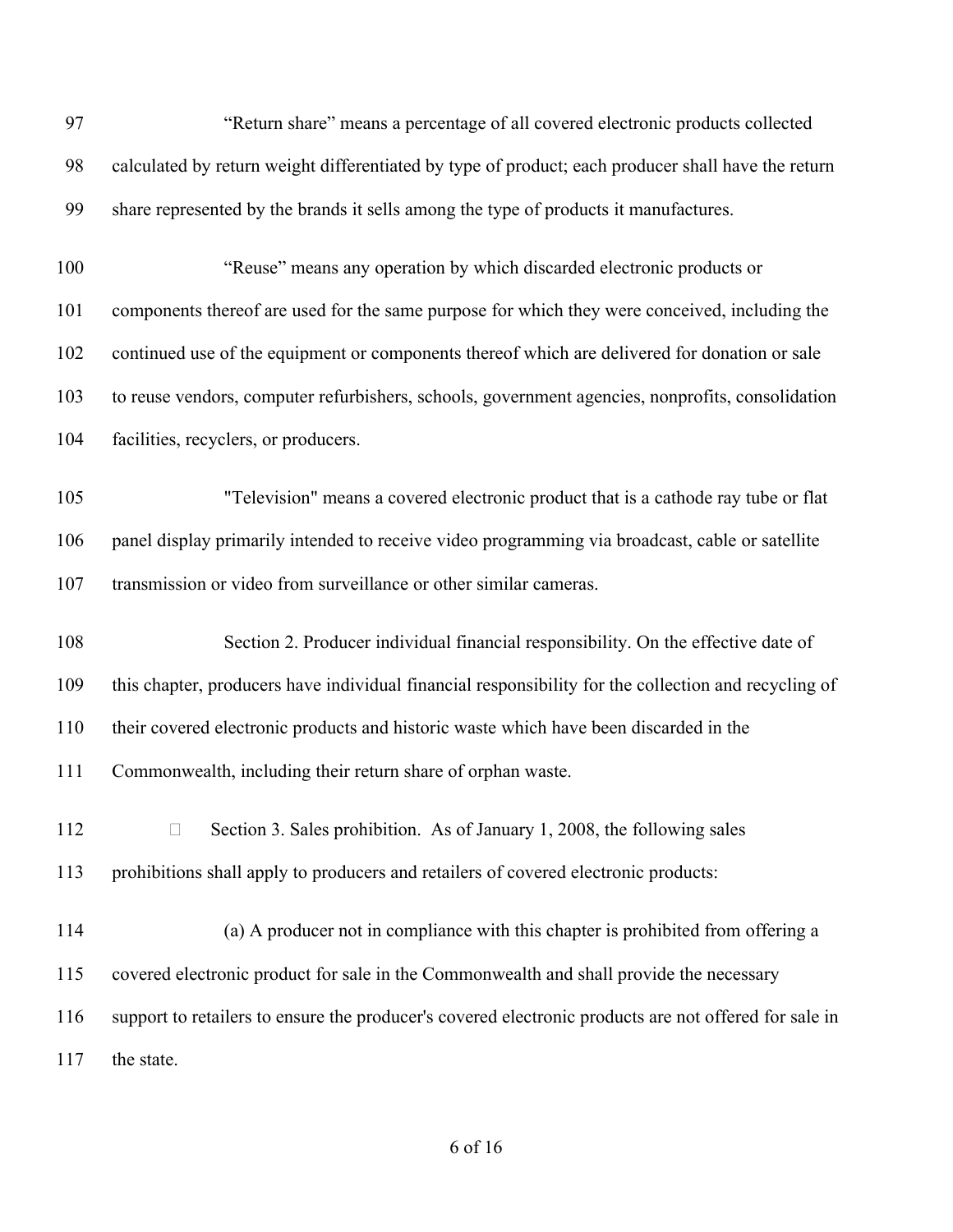(b) A retailer may not offer for sale in this state a covered electronic product of a producer that is not in compliance with sections this chapter.

 (c) A producer may not offer for sale a covered electronic product unless a visible, permanent label clearly identifying the producer of that product is affixed to it.

 Section 4. Study of Reuse Market. The department shall study the existing infrastructure in Massachusetts for the donation of covered electronic equipment for reuse and of the existing markets for repair and refurbishment of covered electronic equipment and for computer reuse and shall submit the findings of the study in a report no later than March 1, 2007 to the Joint Committee on Natural Resources and Agriculture with recommendations on what requirements should be imposed on the plans approved pursuant to this chapter to ensure that the implementation of such plans do not reduce the ability of Massachusetts consumers to donate computers for reuse and that the implementation of this chapter does not adversely affect the existing infrastructure in Massachusetts for local businesses to accept used computers to be repaired and made available for reuse.

- Section 5. Producer financed collection and recycling plans. A producer shall prepare a proposed collection and recycling plan for covered electronic products and submit the plan to the department for approval.
- (a) On or before June 1, 2007, a producer of covered electronic products shall prepare and submit to the department a plan for the collection and recycling or reuse of covered electronic products produced by the producer and discarded in this state.
- (b) No later than September 1, 2007, the department shall approve or disapprove all plans submitted. A producer whose plan is disapproved may reapply at any time; the department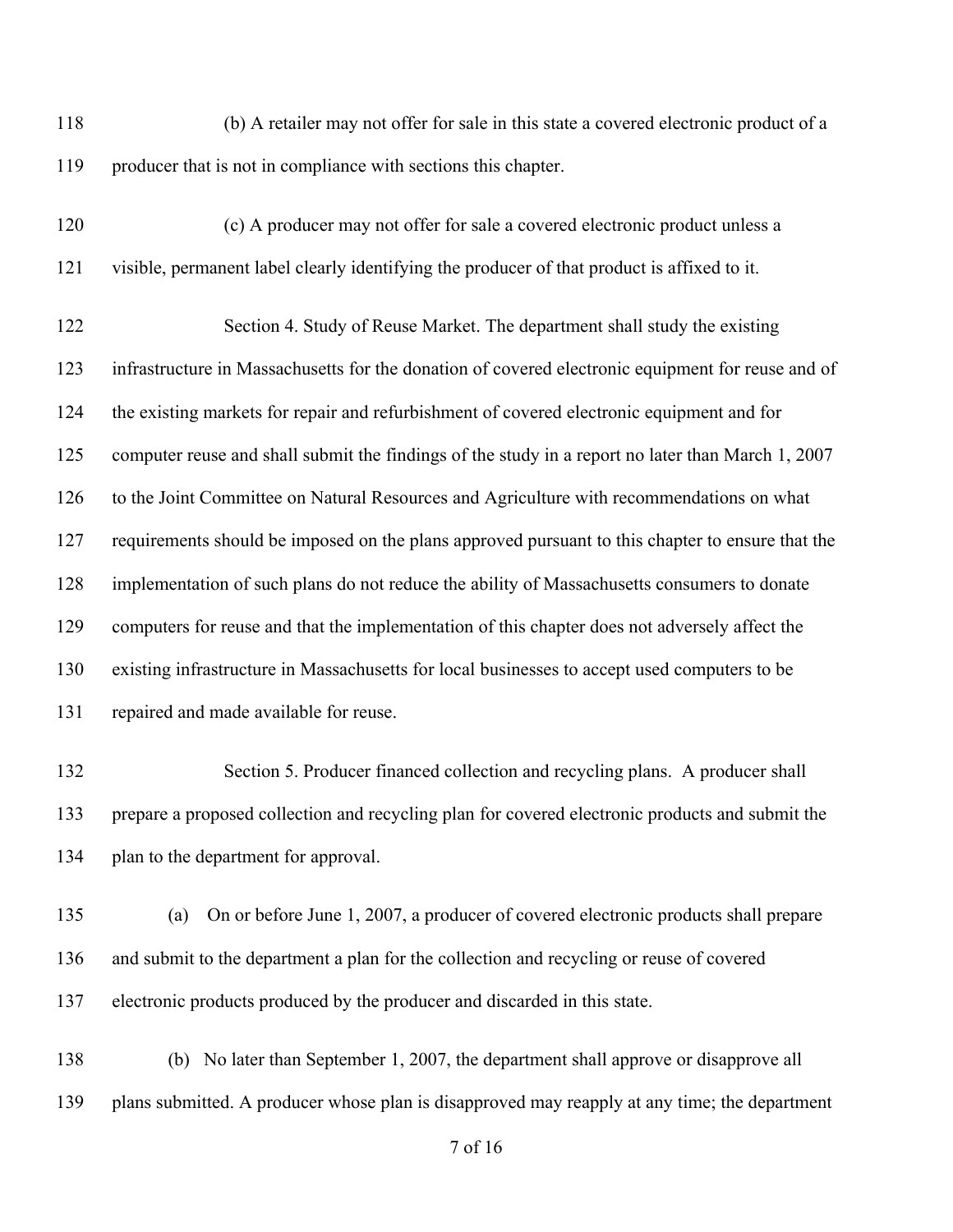shall review and approve or disapprove such plans no later than 120 days following the date the plan was submitted.

 (c) No later than January 1, 2008, a producer of covered electronic products shall 143 implement and finance the implementation of this plan for the collection and recycling and reuse of all their covered electronic products discarded in this state.

 (d) Notwithstanding subsections (a) and (b), a producer may satisfy requirements of this chapter by agreeing to participate in a cooperative recovery and recycling or reuse plan with one 147 or more other producers. The cooperative plan must meet the same standards and requirements of the plans submitted by individual producers.

 (e) A producer may satisfy the requirements of this chapter by participating in any national collection and recycling program for covered electronic products that complies with all the applicable requirements, performance standards, and environmentally sound recycling requirements pursuant to this chapter.

 (f) Producer collection and recycling plans may provide consumers with one or more means for returning discarded covered electronic products for collection including but not limited to the following:

156 Collection of covered electronic products at municipal collection centers, for any 157 municipality which agrees to operate such collection centers where the costs are reimbursed by the producers; and/or

159 Collection of covered electronic products at consolidation centers, for any municipality which agrees to operate such collection centers and deliver the discards to the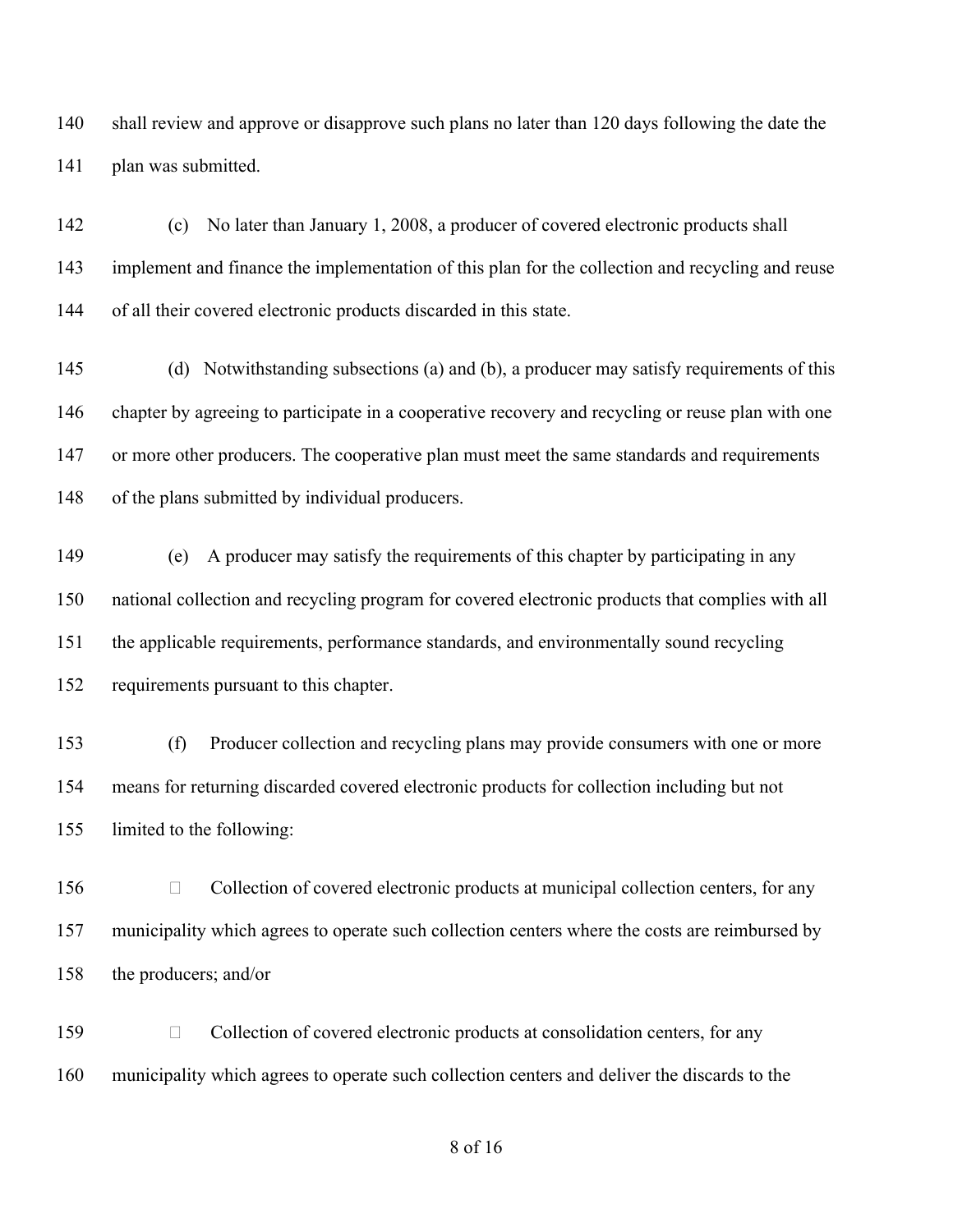| 161 | consolidation centers where the costs of the collection centers and delivery to the consolidation |
|-----|---------------------------------------------------------------------------------------------------|
| 162 | centers are reimbursed by the producers; and/or                                                   |
| 163 | Collection at retail stores who agrees to participate in a business relationship with<br>$\Box$   |
| 164 | the producer; where consumers can drop off their discarded covered electronic products for        |
| 165 | collection by the producers or their agents; and/or                                               |
| 166 | Collection through delivery by the United Postal Service or private delivery service<br>$\Box$    |
| 167 | from the consumer directly to the producer or their recycling facility;                           |
| 168 | Collection from consumers at their households or place of business; and/or<br>$\Box$              |
| 169 | Any other means approved by the department.<br>$\Box$                                             |
| 170 | The plan submitted by the producer and approved by the department must include<br>(g)             |
| 171 | at a minimum:                                                                                     |
| 172 | Provisions to ensure that the producer will take complete financial responsibility<br>1.          |
| 173 | for its products when discarded or upon receipt at municipal recycling facilities or at           |
| 174 | consolidation facilities in the state.                                                            |
| 175 | A description of the collection system, including the methods of convenient<br>2.                 |
| 176 | collection;                                                                                       |
| 177 | 3.<br>A public education campaign to inform the public about the collection system,               |
| 178 | including details about meeting all consumer notification and labeling requirements;              |
| 179 | Specific provisions detailing how the producer will inform consumers of where<br>4.               |
| 180 | they may donate their used covered electronic product to nonprofit corporations, schools, public  |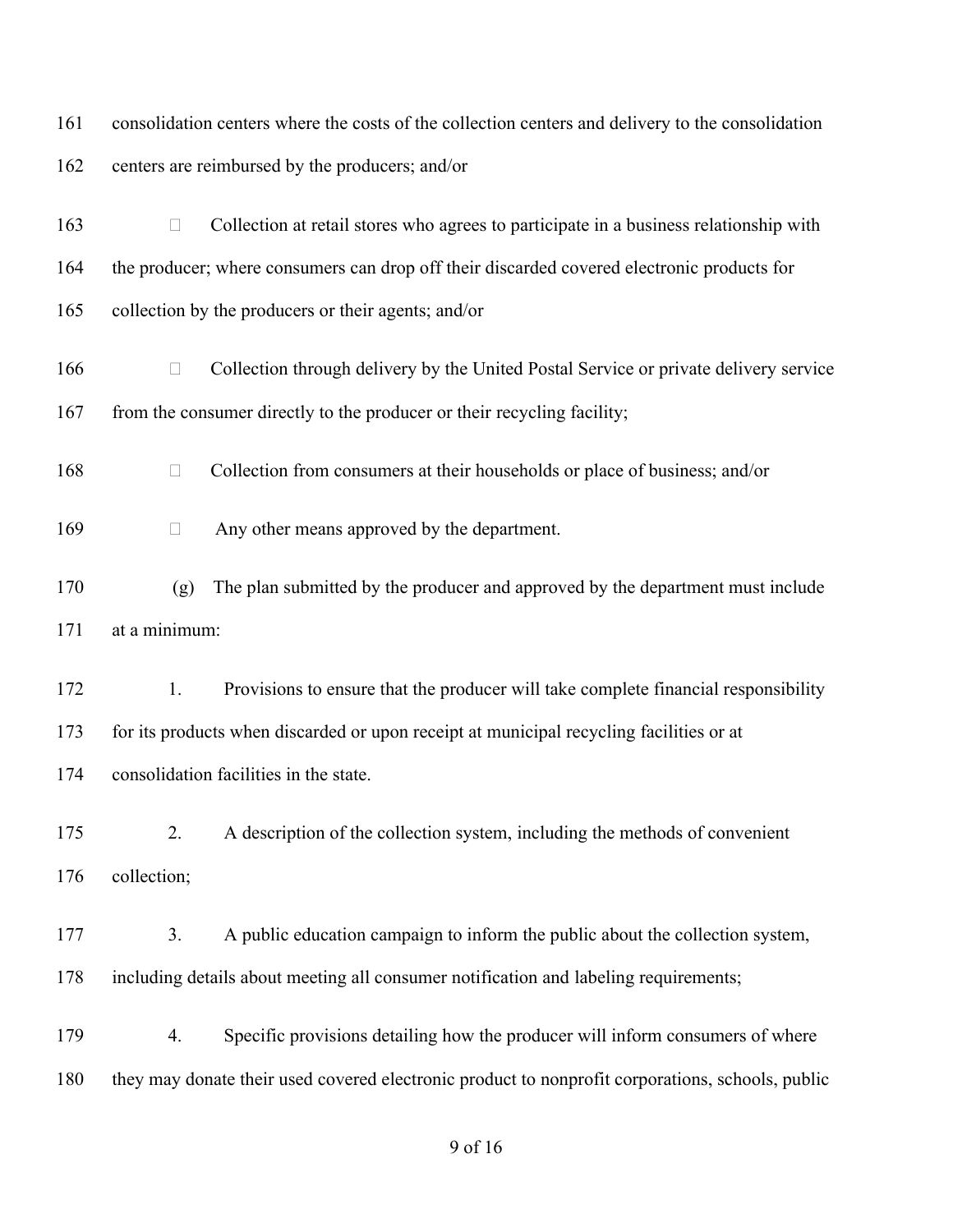agencies, or to companies that refurbish and repair used electronics for reuse and how the plan will not impede the ability of consumers to donate computers for reuse. 5. Details for implementing and financing the handling of covered electronic products, historic waste, and orphan waste covered electronic products that are discarded in the Commonwealth;

 6. Details for the method of reimbursing consolidation facilities, if used in the plan, for the costs of handling and recycling the covered electronic products;

 7. Documentation of the willingness of all necessary parties to implement the plan, including the parties that will participate in the consolidation, treatment, recovery, reuse and recycling of the covered electronic products;

 8. Assurances that all necessary parties will cooperate in the plan and will operate in compliance with local, state and federal waste management laws, rules and regulations;

 9. Descriptions of the performance measures that will be used and reported by the producer to report recovery and recycling rates for covered electronic products at the end of their useful life;

 10. Descriptions of additional or alternative actions that will be taken to improve recovery and recycling rates, if needed; and

198 11. Description of how the producer will be responsible for all costs associated with the development and implementation of the plan.

 12. Certification showing how the plan will comply with the environmentally sound recycling requirements established by the department pursuant to this chapter.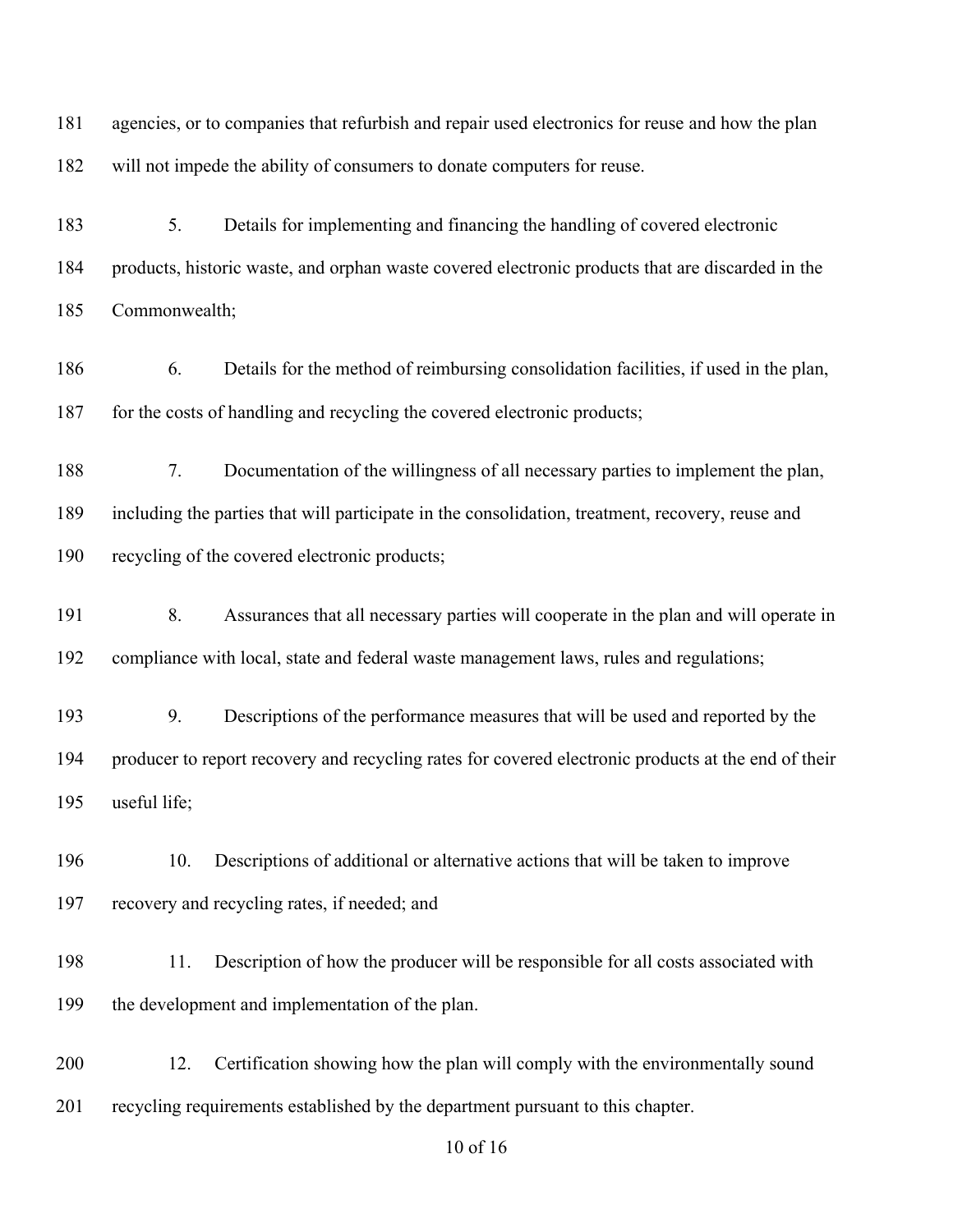| 202 | The department shall not approve any plan that includes:<br>(h)                                       |
|-----|-------------------------------------------------------------------------------------------------------|
| 203 | any fee imposed at the sale of the product; or<br>$\Box$                                              |
| 204 | a fee at the time the discarded product is delivered by the consumer to a collection<br>$\Box$        |
| 205 | point or is collected from the consumer; or                                                           |
| 206 | any so-called Advanced Disposal Fee (ADF) or Advanced Recovery Fee (ARF)<br>$\Box$                    |
| 207 | where a fee imposed at the time of sale or collection is collected from the consumer and used to      |
| 208 | pay for a collection program implemented by any municipal or state government agency; or              |
| 209 | any cost to be imposed on a city, town, county, regional entity, or other<br>$\Box$                   |
| 210 | subdivision of the state unless said cost is agreed to by the city, town, county, regional entity, or |
| 211 | other subdivision of the state.                                                                       |
| 212 | Section 6. Consolidation facilities system. Municipalities may agree to share                         |
| 213 | responsibility for the collection and recycling of covered electronic products with the producers     |
| 214 | in a system of consolidation facilities as provided in this section.                                  |
| 215 | A producer may provide for the collection of their discarded products at                              |
| 216 | consolidation facilities throughout the state, individually or in cooperation with other producers,   |
| 217 | with municipalities who agree to participate in delivery of collected covered electronic products     |
| 218 | to the facility and who will be fully reimbursed by the producers through the consolidation           |
| 219 | facilities for all costs. A producer shall ensure that consolidation facilities are geographically    |
| 220 | located to conveniently serve all areas of the state as determined by the department.                 |
| 221 | Each municipality that agrees to participate in the consolidation facility system                     |
| 222 | shall ensure that covered electronic products discarded within that municipality's jurisdiction are   |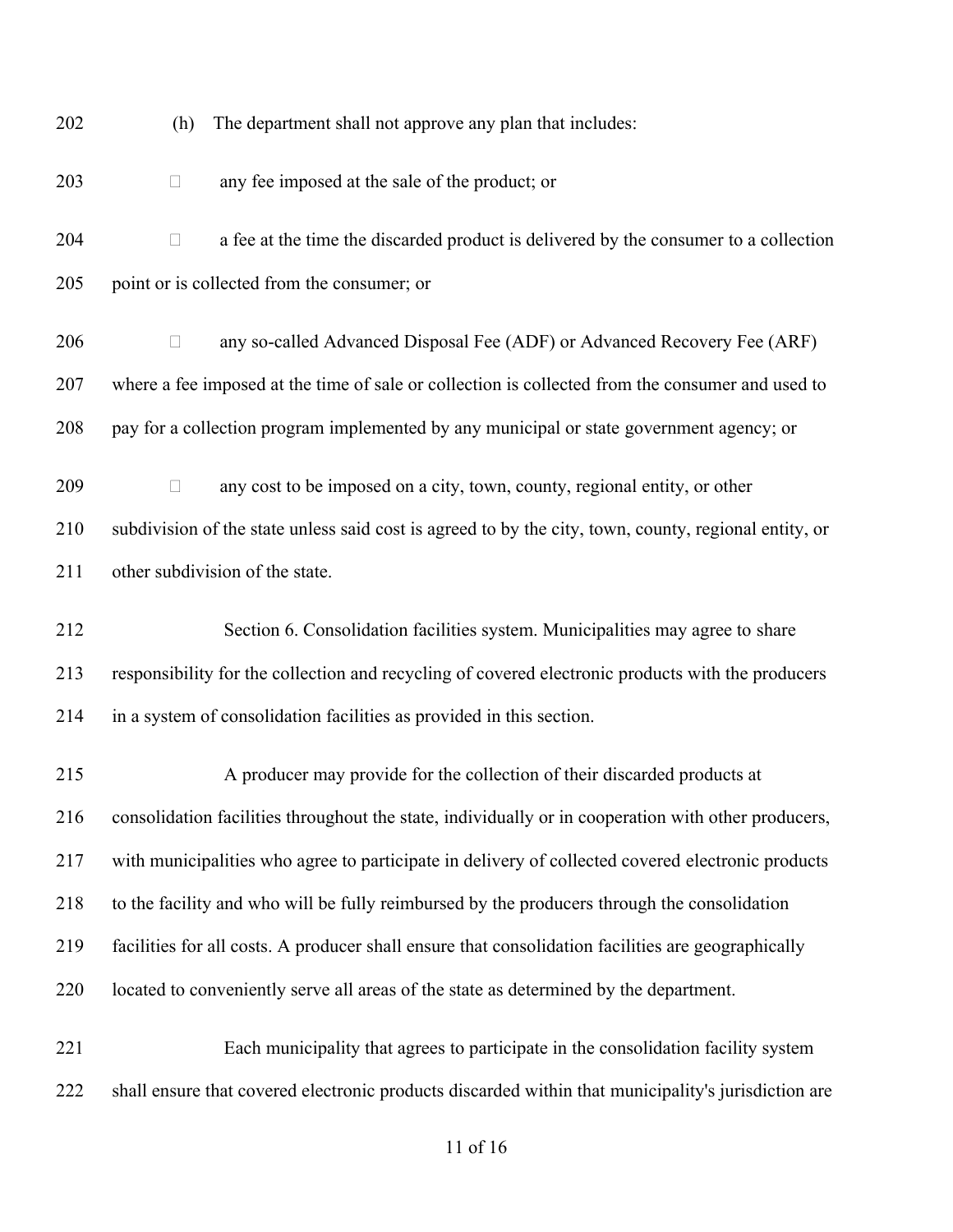delivered to a consolidation facility. A municipality may meet this requirement through collection at and transportation from a local or regional solid waste transfer station or recycling facility, by contracting with a disposal facility to accept discards directly from the municipality's residents or through curbside pickup or other convenient collection and transportation system.

 A producer shall pay the reasonable operational costs of any consolidation facility attributable to the handling of all covered electronic products discarded in this state, the transportation costs from the consolidation facility to a licensed recycling and dismantling facility, and the costs of recycling.

 No later than January 1, 2009, a consolidation facility shall identify the producer of each discarded covered electronic product delivered to the facility and identified as generated by a household in the Commonwealth and shall maintain an accounting of the number of discarded covered electronic products by producer. No later than March 1st each year beginning in 2009, a consolidation facility shall provide this accounting by producer to the department. A consolidation facility may perform the producer identification accounting for the producer at the consolidation facility or may contract for this identification and accounting service with the recycling and dismantling facility to which the discard is shipped.

 A consolidation facility shall work cooperatively with producers to ensure implementation of a practical and feasible financing system. At a minimum, a consolidation facility shall invoice the producers for the handling, transportation and recycling costs for which they are responsible under the provisions of this subsection and shall reimburse the municipalities for their costs for collecting, storing, and transporting the discarded covered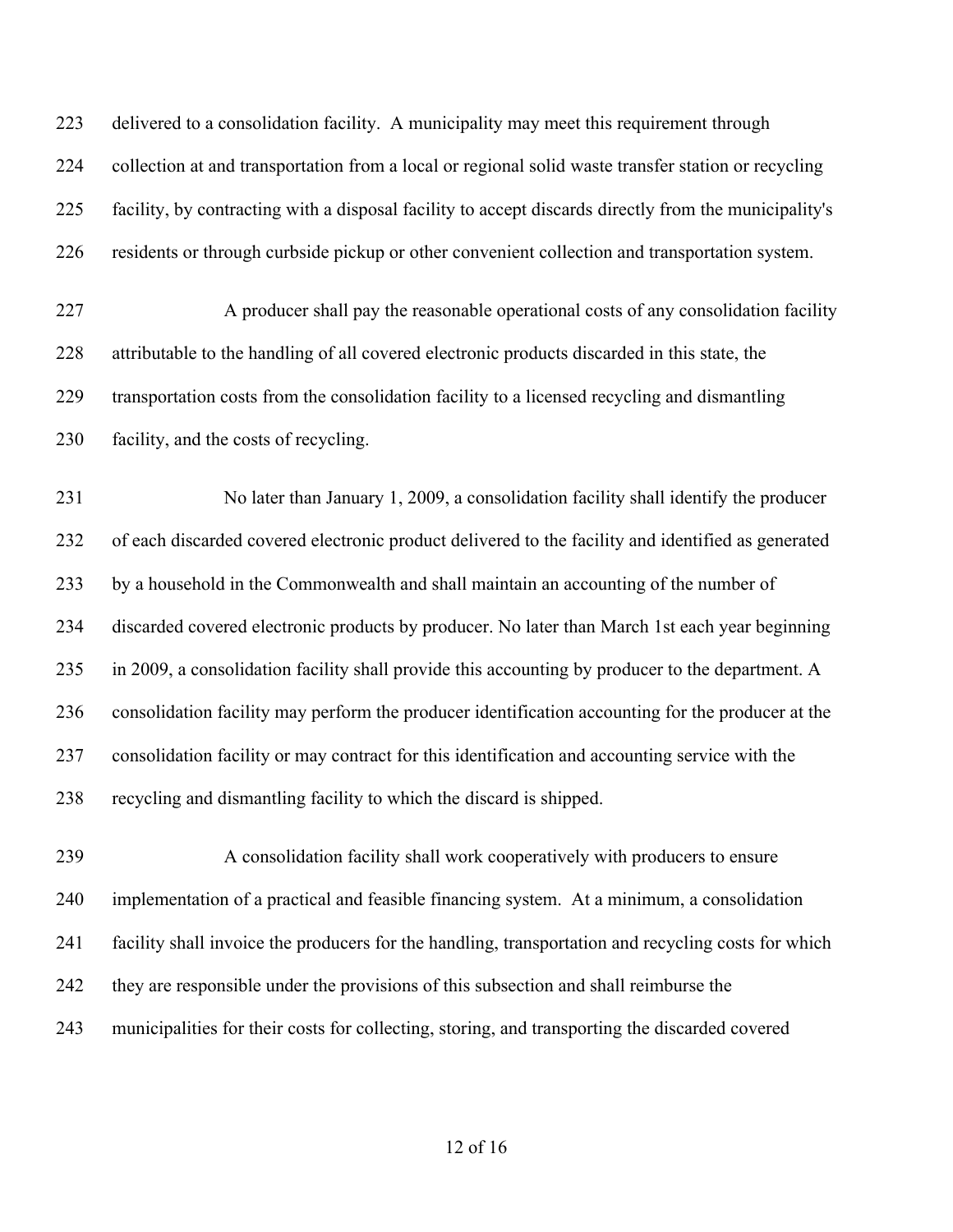electronic products. Within 90 days of receipt of an invoice, a producer shall reimburse a consolidation facility for allowable costs incurred by that consolidation facility.

 A consolidation facility shall transport discarded covered electronic products to a recycling and dismantling facility that provides a sworn certification that its handling, processing, refurbishment and recycling of covered electronic products meet guidelines for environmentally sound management promulgated by the department. A consolidation facility shall maintain for a minimum of 3 years a copy of the sworn certification from each recycling and dismantling facility that receives covered electronic products from the consolidation facility and shall provide the department with a copy of these records within 24 hours of request by the department.

 Section 7. Reporting. No later than January 1, 2009, and annually thereafter, a producer that offers a covered electronic product for sale in this state shall submit a report to the department that includes the following: a description of the collection, consolidation and recycling services utilized to recover the producer's products; substantiated estimates, on an annual basis for the preceding calendar year, of the quantities of covered electronic products marketed in this state and collected for recovery in this state; the return rate for their covered electronic products based on sales in this state; substantiated estimates of the percentage of 261 collected materials that are reused and recycled from its products; the identification of end markets including the amount re-used and the amount recycled and the ultimate destination of recycled and reused products for the collected discards; and any systems implemented by the producer to ensure environmentally sound management of its products.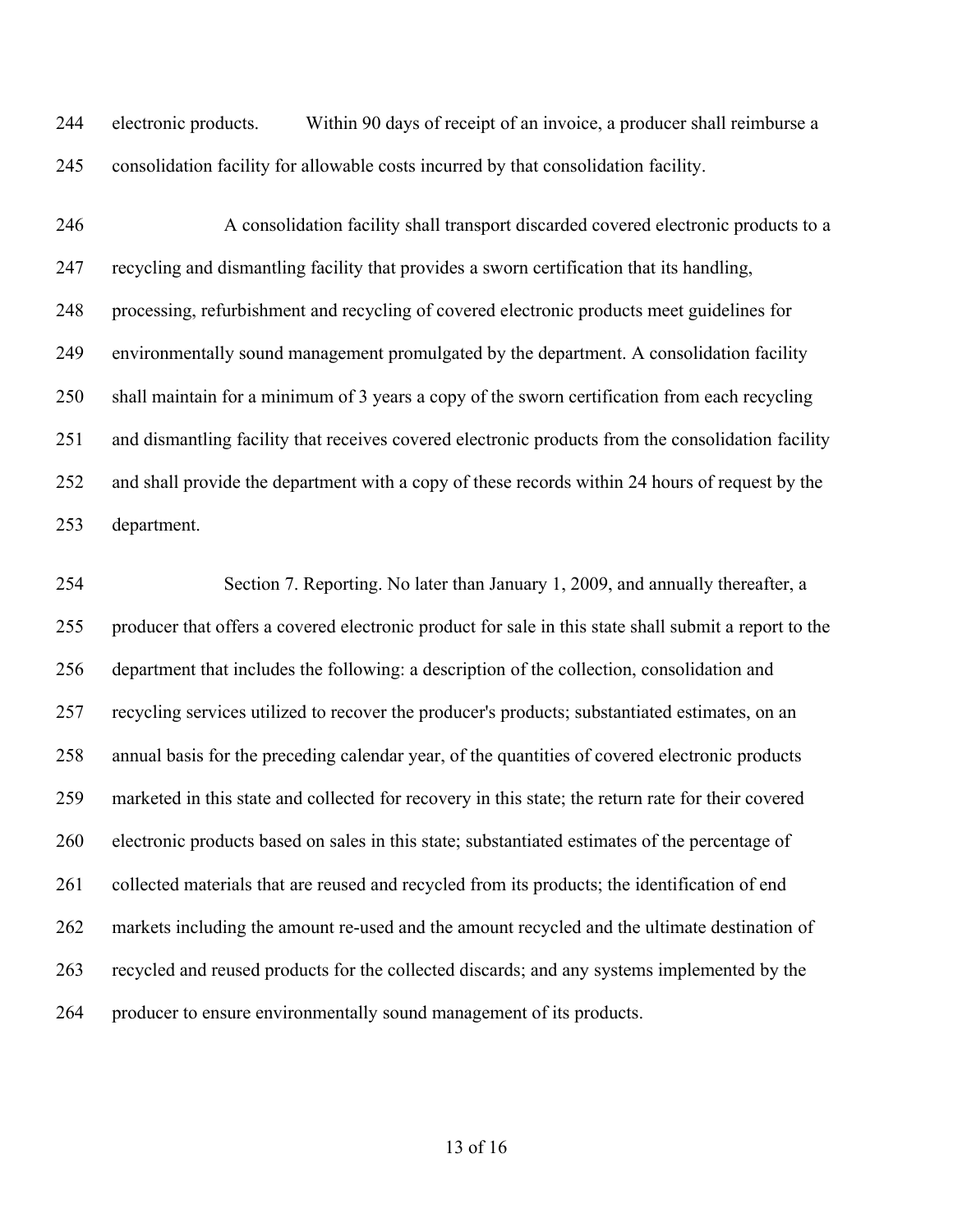| 265 | No later than January 1, 2009 and annually thereafter, the department shall                        |
|-----|----------------------------------------------------------------------------------------------------|
| 266 | provide producers and consolidation facilities with a listing of each producer's return share of   |
| 267 | orphan waste and historic waste covered electronic products. The department shall determine        |
| 268 | each producer's return share based on the best available information, including but not limited to |
| 269 | data provided by producers and consolidators and data from electronic waste collection programs    |
| 270 | in other jurisdictions within the United States.                                                   |
| 271 | The department may keep information submitted pursuant to this section                             |
| 272 | confidential as provided by section 10 of chapter 66 of the General Laws.                          |
| 273 | Section 8. Environmentally sound recycling. The department shall, by regulation,                   |
| 274 | require environmental and public health standards for the collection, treatment, and recycling of  |
| 275 | covered electronic products. These standards shall:                                                |
| 276 | 1.<br>Require that the reuse of discarded electronic products be maximized to increase             |
| 277 | their useful life as much as possible.                                                             |
| 278 | Prohibit any hazardous electronic product from being sent to a solid waste<br>2.                   |
| 279 | (nonhazardous waste) landfill or incinerator for disposal or energy recovery, either directly or   |
| 280 | through intermediaries.                                                                            |
| 281 | 3.<br>Prohibit any person who collects, recovers, treats, processes, or recycles electronic        |
| 282 | waste from exporting said waste to any country where the export of hazardous waste is              |
| 283 | prohibited by the Basel Ban Amendment decision (Decision III/1) of the Basel Convention on         |
| 284 | the Control of Transboundary Movement of Hazardous Waste and Their Disposal. All producers         |
| 285 | shall provide no later than January 1 each year to the department written documentation, in a      |
|     |                                                                                                    |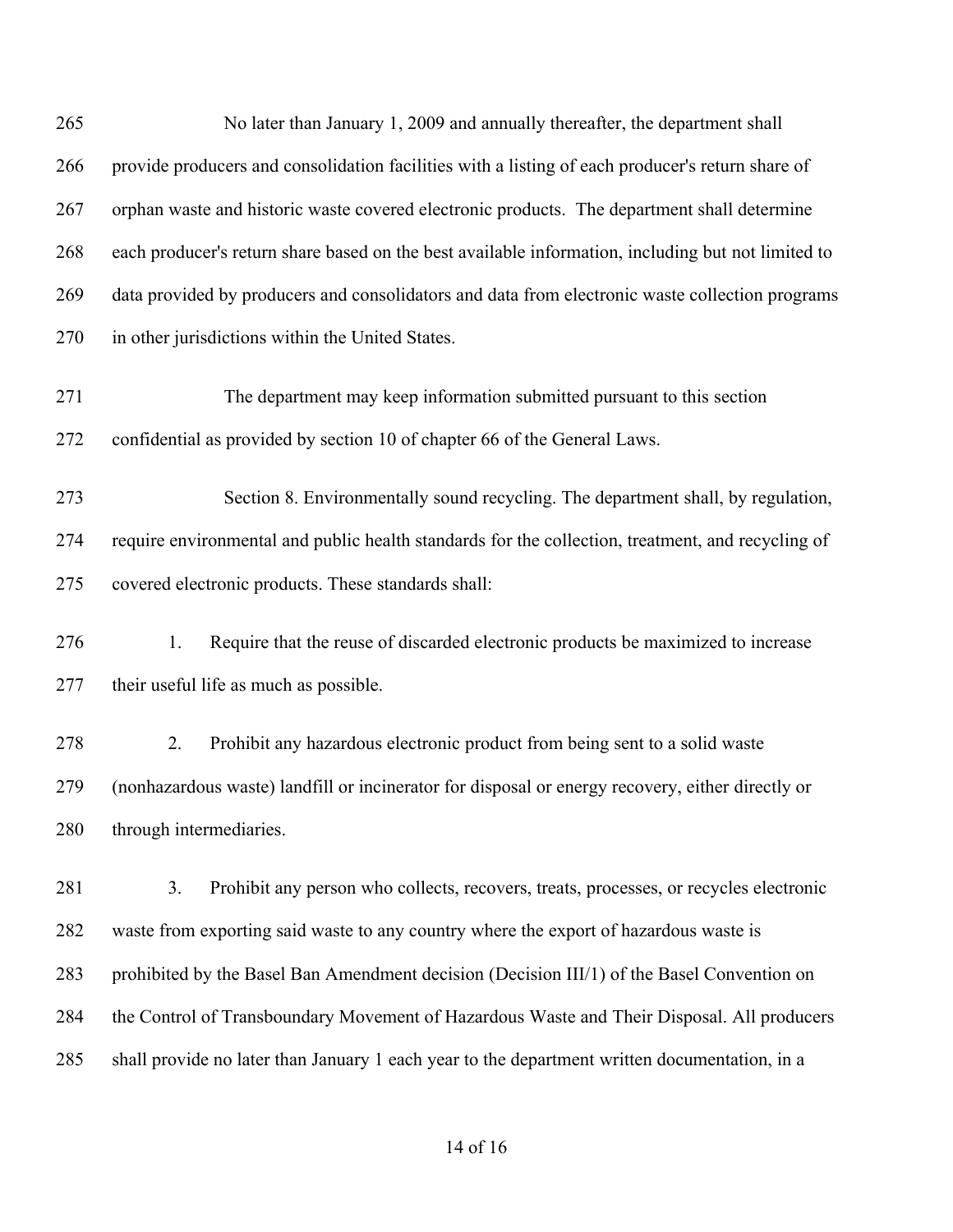286 form and manner determined by the department, that their program has not resulted in the overseas export of electronic waste to any country prohibited by this section.

 4. Prohibit covered electronic products from being sent to prisons for recycling either directly or through intermediaries.

 5. Require that recycling facilities have a certified, or otherwise comprehensive and comparable environmental management system in place which complies with industry best practices.

 6. Require that the entire recycling chain, including downstream intermediaries and recovery operations such as smelters, meet all applicable environmental and health regulations, and that only those facilities which provide the most efficient and least polluting recovery services available globally are used.

 7. Require visible tracking of hazardous covered electronic products throughout the product recycling chain. The tracking information should show the final disposition of all hazardous waste materials. An independent auditor acceptable to can be used to verify compliance if needed to protect trade secrets.

 8. Require the provision of adequate assurance such as bonds or funds held in escrow to cover environmental and other costs of the closure of recycling or processing facilities, and to provide liability insurance for accidents and incidents involving wastes and to ensure due diligence throughout the product chain.

 Section 9. Fees. The department shall assess a fee, pursuant to the provisions of section 18 of chapter 21A, which shall be payable by the producer, which shall cover the full